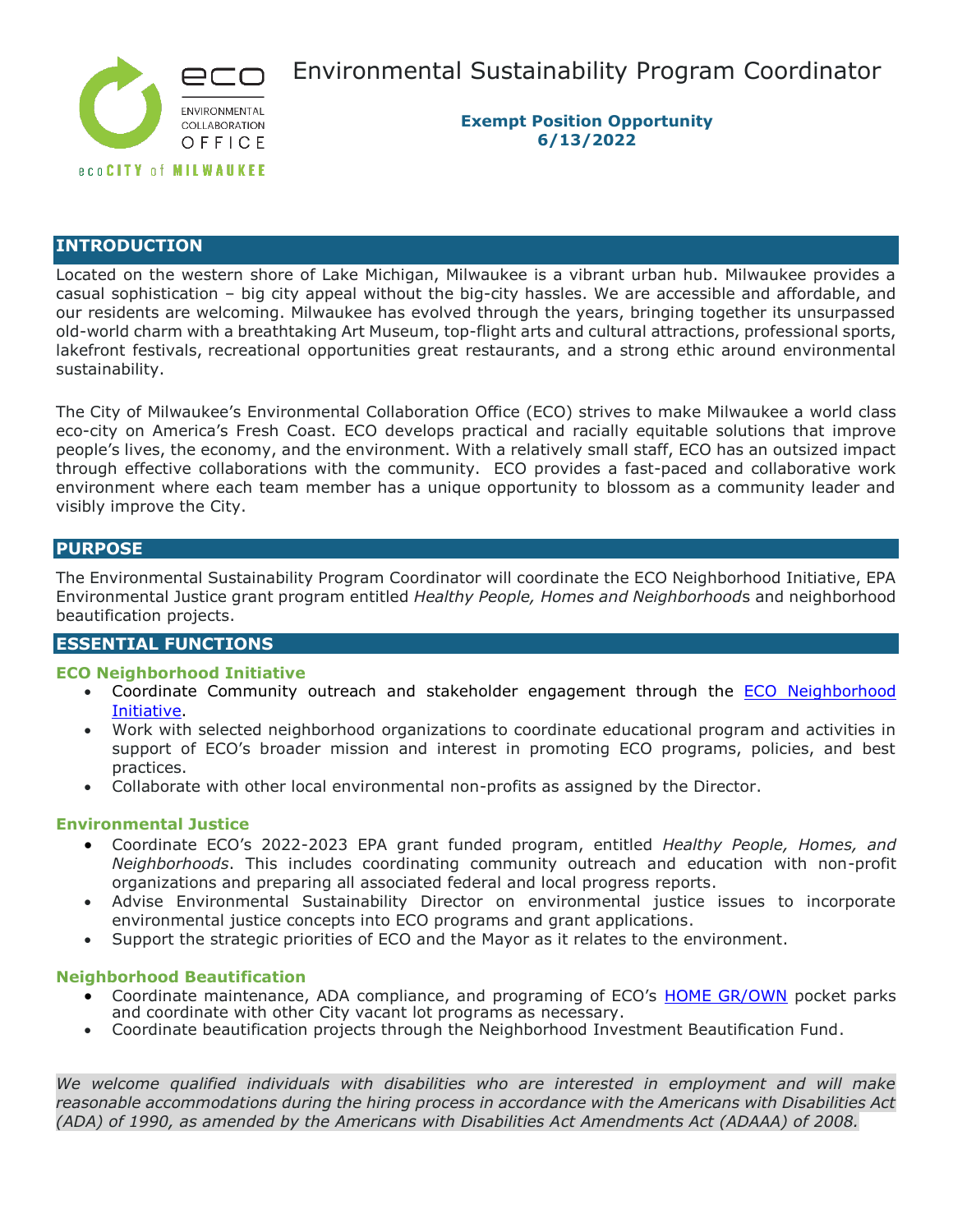# **CONDITIONS OF EMPLOYMENT**

- Please be advised that new employees are required to have received either both doses of the Moderna or Pfizer or one dose of the Johnson & Johnson vaccine prior to their employment start date or have an approved religious or medical accommodation prior to their employment start date. You can find further information relative to the City's Covid-19 Vaccination Policy [here.](https://city.milwaukee.gov/ImageLibrary/User/jkamme/Policies/FinalCOVID-19VaccinationPolicy9.1.2021-final.pdf)
- This position is full-time. It requires working from City Hall a minimum of 32 hours per week to start. Position also requires outreach and visiting sites throughout the City of Milwaukee.

### **MINIMUM REQUIREMENTS**

1. Bachelor's Degree in liberal arts, communications, or environmental studies is preferred. Alternate experience in community outreach and project management will be considered. One year of fiscal analysis, budgeting and/or related experience. Professionals experienced in environmental justice education and outreach will be considered.

Equivalent combinations of education and experience may be considered.

# **DESIRABLE QUALIFICATIONS**

- Minimum of 1 year experience in managing public sector programs or internships with public sector agencies is preferred.
- Experience managing contracts.
- Experience or knowledge of landscape design and parks maintenance.
- Valid Wisconsin driver's license.

# **KNOWLEDGE, SKILLS, ABILITIES & OTHER CHARACTERISTICS**

ECO emphasizes three qualities for all team members: Project Management, Personal Growth, and Community Leadership. Under the direction of the City's Environmental Sustainability Director, the position will grow their management, leadership, and communication skills, and continuing education is encouraged.

### **Project Management**

- Understand and apply the basics of Project Management: Managing budgets, timelines, and scope of work.
- Coordinate work among partnering city agencies, non-profits, and community groups.
- Plan and prepare for meetings.
- Deliver promised results and work product on time.
- Effectively manage and prioritize daily tasks on a variety of projects.

## **Communication and Interpersonal**

- Written communication skills to be able to produce clear and concise correspondence and reports.
- Verbal communication skills to be able to effectively share information with colleagues, neighborhood groups, residents, and officials.
- Presentation skills to confidently appear before various audiences regarding the department's budget and financial activities.
- Ability to build and maintain harmonious working relationships with all levels of departmental staff, senior management, and policymakers.
- Ability to work cooperatively in a team-oriented, collaborative environment with people whose backgrounds may differ from one's own.

## **Critical Thinking Skills and Professionalism**

- Analytical, problem-solving, and decision-making skills as well as sound judgment.
- Ability to consistently meet deadlines.
- Self-directed and detail oriented.
- Honesty, integrity, and adherence to the highest ethical standards.
- Commitment to the mission of the Environmental Collaboration Office.